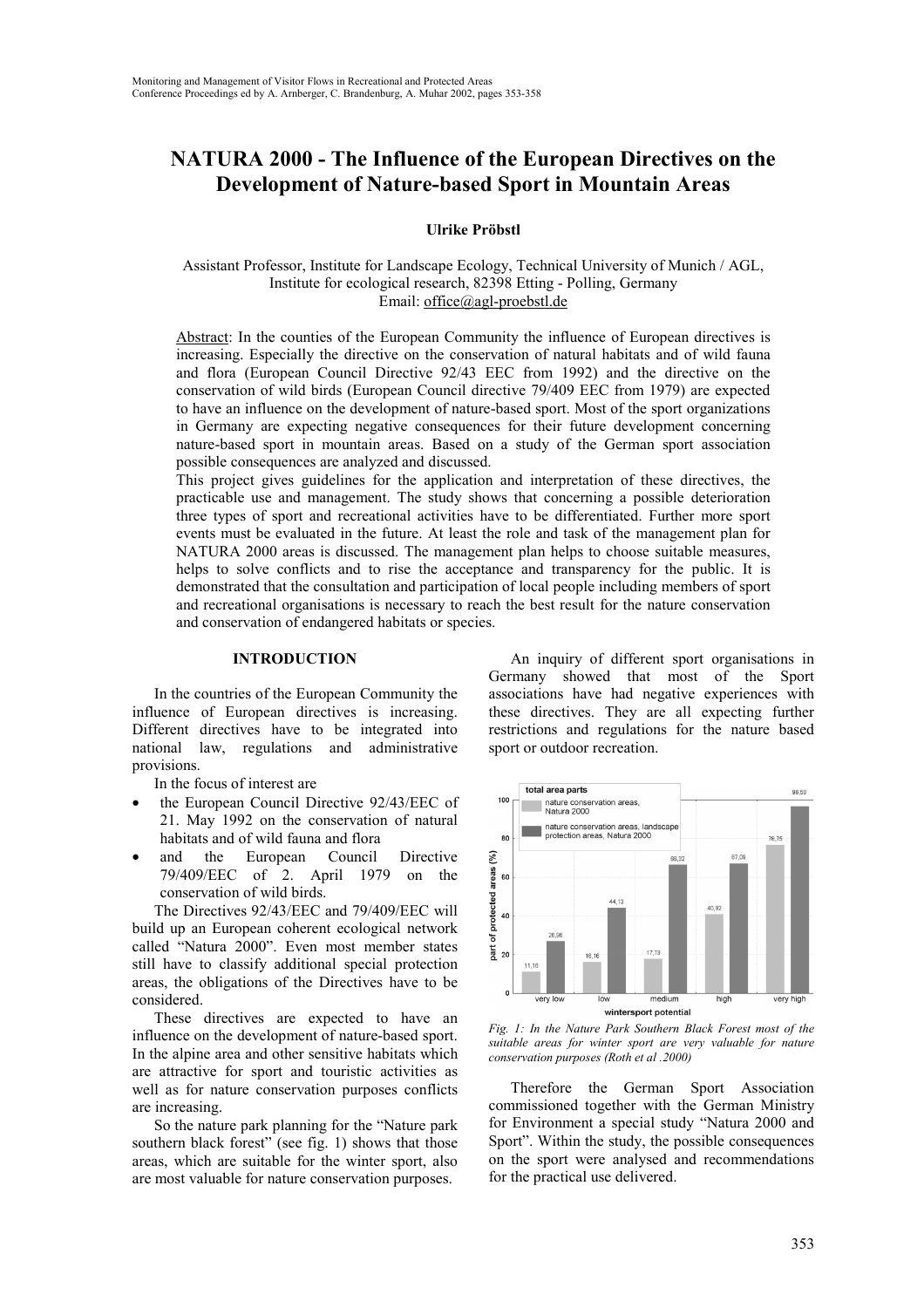Following we show some of the main results of this study concerning:

- the conception for the protection of biotopes and species
- the deterioration
- the FFH-assessment and
- the management plan.

#### **CONCEPTION FOR THE PROTECTION OF NATURAL HABITATS AND SPECIES OF COMMUNITY INTEREST**

 For the sport associations and the general public it is mostly unknown, that the directive´s protection conception differs much from those in a traditional protected area. In a nature conservation area the decree is regulating all activities which are forbidden. Those restrictions are binding everywhere inside the frontiers of the protected area. For those regulations it is not important whether in each part of the protected area sensitive species or habitats can be found.

In the opposite the protection in Natura 2000 areas does not end automatically at the frontiers of the area. For the species and the natural habitat types protected by the European directive even a disturbance or an impact outside is not allowed, if the circumstances and the conservation status could get worse. But on the other hand not every impact – even inside the protected area Natura 2000 – is forbidden. It is possible if a favourable conservation status of the natural habitat types of the species of common interests can be preserved.

That means for the sport in sensitive mountain areas on one hand more freedom, on the other hand more responsibility if there are no traditional protected areas, but Natura 2000 areas.

## **DETERIORATION**

In the Natura 2000-Gebiet a deterioration hais to avoid. The scope of the FFH-directive is not only concerning plans or projects. It is also applicable to the performance of activities like sport and recreation in the landscape which do not necessarily require prior authorization.

Concerning nature based sport and recreation activities it is therefore to define what are activities, impacts and disturbances that may cause such a deterioration.

In actual publications in the research field of recreation, sport and environment a very critical view is dominating (see Pröbstl 1998, Ammer et al. 1991, Seewald et al. 1998, Schemel et al. 2000). Furthermore it is criticized that sport and recreational activities get more and more separated.

 Therefore and in this context we propose to divide the recreational activities into three different types:

activities depending on infrastructures (Type 1) like downhill skiing or golf,

- activities depending on special attributes of the landscape (Type 2) like climbing, canyoning or rafting and
- activities without any special facilities (Type 3) like hiking, horse riding or biking.

Activities of **type 1** often are not expected to lead to conflicts. If the facilities in the Natura 2000 area had been installed before the ratification of the directives they can be used as before. The visitors or sportsmen depend on these facilities. Therefore they can easily be managed by information or by their license. The facilities are limiting the number of people and a possible increasing of burdens or disturbing effects. So for example the waiting time at winter sport facilities (skiing lifts) is limiting the number of skiers.

There´s an exception of this general positive evaluation, if impacts and disturbances are caused in the surrounding area. This effect may be caused for example by off-piste-skiers. Those developments may cause a deterioration or disturbance.

These disturbance and deterioration should be assessed against the objectives of the directive. If there could be a significant effect  $-$  a certain degree of disturbance is tolerated – measures to prevent those effects have to be established. These measures apply only to the species and habitats for which the sites have been designated and should also be implemented, if necessary, outside the sides.

**Type 2** are those activities which do not need a special technical infrastructure but a special property of the landscape like rocks for climbing, wild water for canoeing. The suitable areas for these sports are often very close to nature. Therefore these activities often are expected to get in conflict with the aims of the European directives. Here in general a possible disturbance or deterioration has to be assessed on a case-by-case basis. Two aspects are to consider: the favourable conservation status of the natural habitat or species concerned and the contribution (and frequency) of the site to the coherence of the Natura 2000 network.

Even the present situation in different German secondary chain of mountains (for example the black forest, the upper Danube valley or the National park "Saxon Suisse" near by Dresden) and the alpine area shows that here measures to solve the conflicts are needed. The member state has to take measures which correspond to the ecological requirements of both the natural types and the species of community interest. For the touringskiing and climbing different spatial or temporary regulations and models had been already established. It is still a task of research to prove the positive effects of these agreements. For those areas it will be necessary to develop a large-scale overall planning in relation to the recreation.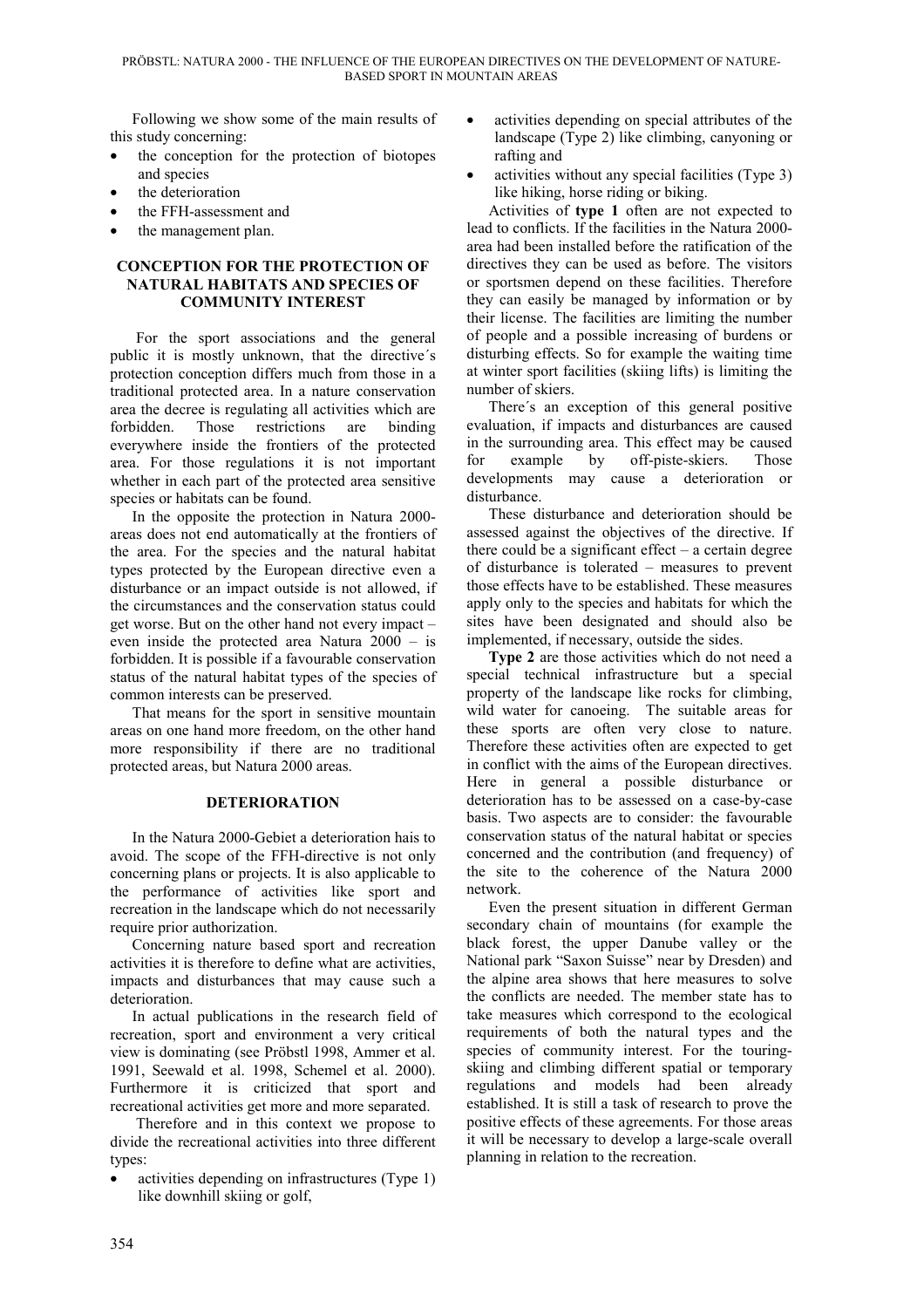**Type 3** contains all activities, which can be done without special facilities or special structures in the landscape. Most of these activities are using roads for the agricultural or forest use. In the opposite to type 2 mostly each kind of landscape can be used for these activities like hiking, biking or horse riding.

There could occur a deterioration or disturbance as well but it is less probable. Furthermore it is easier to find acceptable solutions and suitable measures because large areas of the landscape can be used.

Even when it is a moderate activity, a deterioration is possible. It may happen if the number of visitors or sportsman is increasing or the intensity is changing. Furthermore the combination of different visitor groups can lead to a deterioration. This slowly increasing effect is described as a "furtive" deterioration. In most cases an entire description including all forms of land use is necessary to solve those problems. A possible instrument for this is the management plan (see below) which is appropriate to integrate the different demands concerning any form of land use.

#### **FFH-ASSESSMENT**

It is the aim of the European community to keep the Natura 2000 areas without any negative effects. But if in the Natura 2000 area or in their surroundings modifications are planned than an appropriate assessment of its implications for the site and the conservation objectives. This new instrument cannot be compared with the environmental impact assessment (EIA), which has a long tradition in the planning process. In the FFH-Assessment all influences, which may cause impacts on the natural habitats and species of community interest in the Natura 2000 areas are to analyze. Only those projects and plans are permitted, which have likely no significant effect on the favourable conservation status and the ecological requirements of the protected species.

Not only projects like a golf course or a halfpipe for snowboarding are to access but also land use or sectoral plans so far as they are likely to have a significant effect on a Natura 2000 site.

This assessment is even then needed when plans or projects are located outside a protected side if they may lead to a likelihood of significant effects towards the natural habitat types and habitats species of community interest.

In a second level of the assessment it is to investigate whether other plans or projects are to take into account to measure a possible combination of those effects.

In mountain areas, which attract different recreational activities, such cumulative impacts must be expected.

A series of individually modest impacts by recreation may in combination produce a significant

impact. The main contents of the FFH assessment are:

- definition of the project or plan
- the method and database
- the description of the plan or project
- the description of the Natura 2000-site and the conservation objectives
- the description and evaluation of the impact considering measures for optimising
- alternative solutions and mitigation measures
- cumulative impacts
- evaluation of the significance of the impact
- conclusions

The following example (see fig. 2) shows that assessment should only focus on the implications for the site in view of the site's conservation objectives. In the first case in a habitat of bat a special riding-path is planned. This path will cross its summer habitat. This project has no influence on the favourable conservation status of its habitats during the seasons. Therefore the riding-path can be realized.

In the other case the riding-path is planned in the Natura 2000 site with very valuable vegetation, a Nardetum. Here we have to expect a significant reduction of this vegetation and a partition of the habitat. Because of these significant impacts this project cannot be realized.





*Fig. 2: The assessment of a riding-path focuses only on habitats and species for which the area has been designated.*

Projects or plans with a negative assessment study can only be realized if there are no other alternatives and if there exists an imperative reason of overriding public interests, including those of a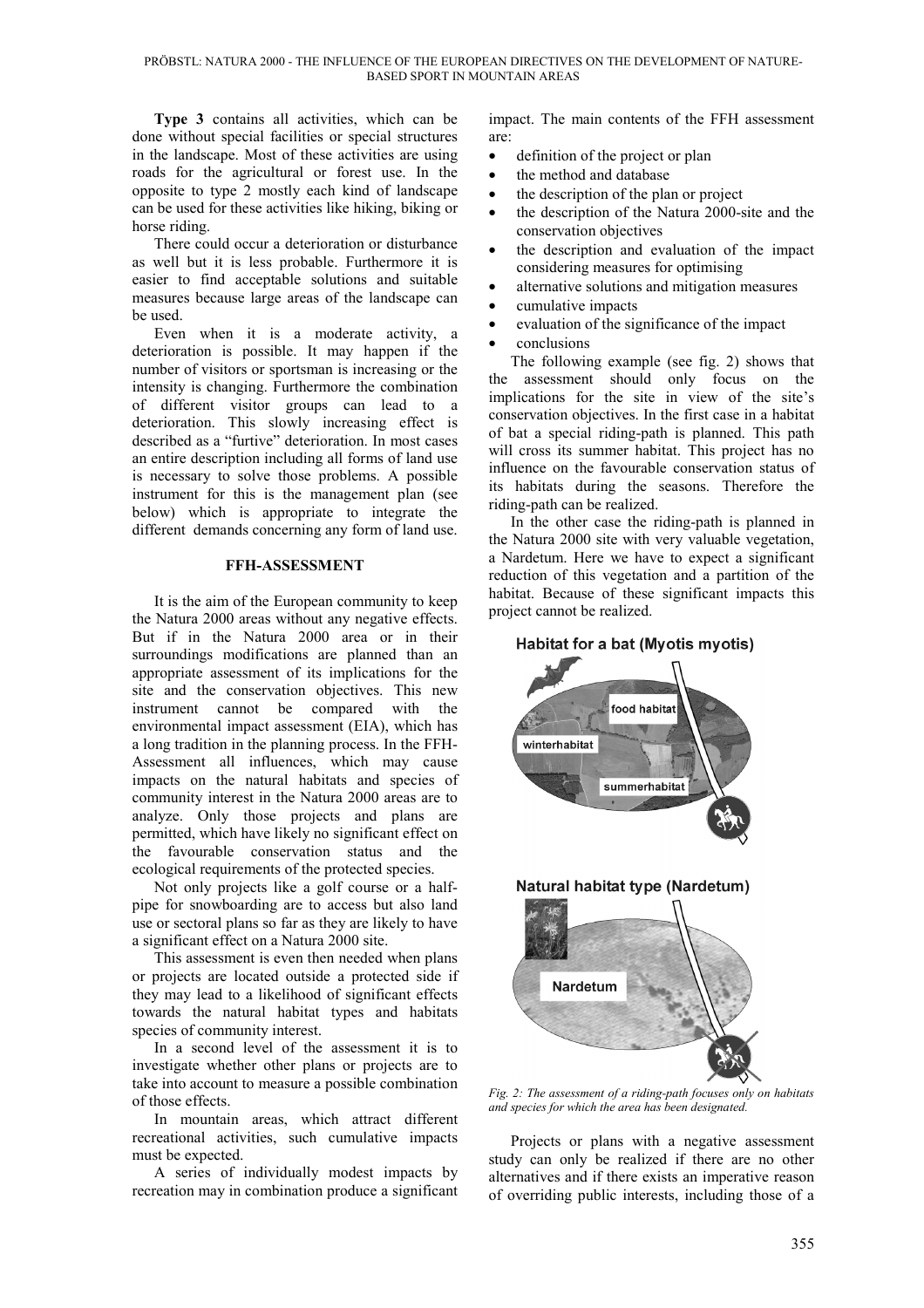social or economic nature. For the purposes of outdoor sports and recreation this exception is not to expect.

Looking at the sport and the recreation in mountain areas the FFH-assessment will be relevant for the future development of facilities for sport and recreation. The realization of new golf courses, a harbour for sailing boats, an airport for gliders and auxiliary sailplanes or facilities for downhill biking or inlinescating near or in a Natura 2000-area could get more and more difficult. It is to examine whether these facilities and their development could cause a significant disturbance or deterioration.

To simplify the screening process we propose to divide those projects into three groups:

- projects where the changements of the facilities are very close to the present situation
- projects where the present situation will be intensively changed
- new projects.

In each case the screening has to decide whether significant effects are plausible either individually or in combination with other projects or plans. It is to expect that in the first case an impact assessment is mostly not necessary.

In the second and third case the competent authority has to implement a screening in detail. It decides whether a significant effect is possible. A larger changement of a facility or the development of new infrastructures is considered as a significant negative effect, if they may cause

- a grave reduction of the natural habitat types or habitats of the species,
- a changement of the site conditions like the level of the groundwater, the water quality etc. and of the ecological requirements of species for which the area has been designated,
- disturbances,
- a partition of biotopes and habitats.

In the future especially in the mountain area with a high density of valuable natural habitat types and species of community interest it will be more difficult to develop new facilities. This is necessary to ensure a favourable conservation status there.

A deterioration can also be caused by events. Therefore an event can be seen as a project. Many mountain areas are an attractive locality for sport events. Larger events have to be approved by the authority. If here a deterioration is possible an FFH-assessment is (see above) necessary. In this case not only the possible impacts caused by the sport but also those by visitors, the catering service, accompanying persons or a supplement program for example with music and light show are to analyze. The impacts are only relevant if they are significant for the natural habitat types and species of common interest for which the areas have been designated. So a snowboard competition accompanied by loud music is no significant disturbance if a special

vegetation like the Nardetum is to protect. Is this an event in a habitat of the black-cock than it is probably a significant disturbance. If the same event will be organized each year and there are positive results of the monitoring some German countries have the opinion that there is only once an assessment necessary.

### **MANAGEMENT PLAN**

A lot of the Natura 2000 sites need a suitable management of its natural or seminatural habitat types and habitats of the protected species. In some sites conflicts between the interest of the nature conservation and the land use or recreational purposes are expected or already known. In those areas a management plan is needed.

The management plan helps to choose suitable measures (for example statutory, administrative or contractual measures), helps to solve conflicts and to rise the acceptance and transparency for the public.

This may contain restrictions for the recreational use and the sport. Therefore it is necessary to know that the European commission explicitly proposed that the management is to develop in cooperation with user groups in a bottom-up-approach. At the moment this aim is only insufficiently known and should be integrated in the now starting planning process. Therefore the management plan should be written in a popular way and – as far as possible – consider the interests of the other user groups. If they get involved into the planning process differentiated measures can be found which are accepted.

A cooperation and a transparent planning process will not only rise the acceptance towards the directives, it will support the realisation in many ways.

#### **CONCLUSIONS**

Even when the administration in Germany has the opinion that "normal" sport and recreational activities cause no problems in Natura 2000 areas, they are to expect.

Whether these activities may have a significant effect on natural habitat types and species of common interest depends on different factors:

- the type of the recreational activities
- the number of sportsmen or recreation-seekers
- the intensity of these activities
- the sensibility of the species or habitat types
- the compromised situation and
- the summarizing effect of different influences like land use, hunting or other recreational activities.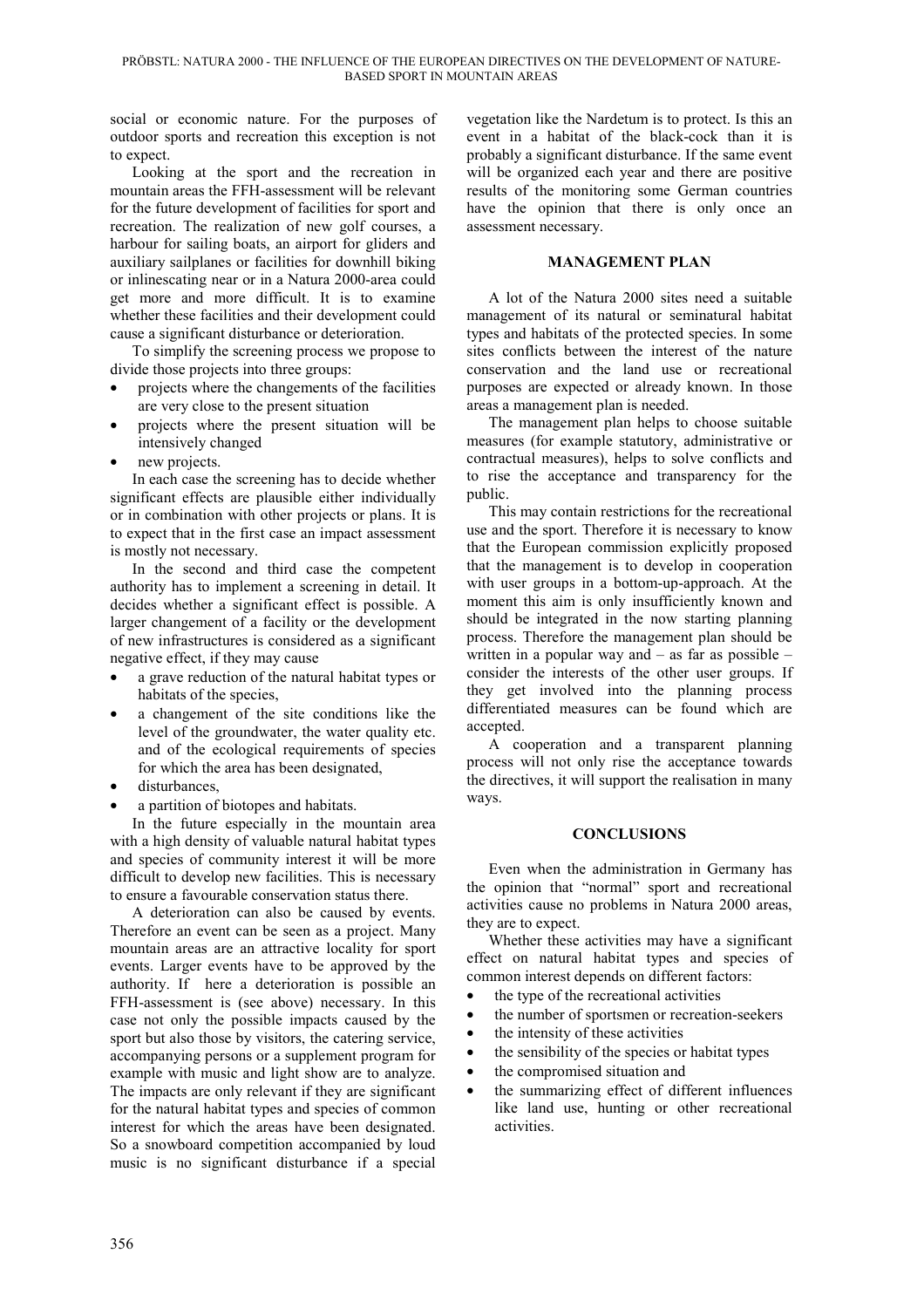# Role and Task of the Management plan



*Fig. 3: It is an essential part of the process to establish the management plan using a multidisciplinary approach and to involve local actors and different kinds of land use including sport and recreation.*

Therefore in attractive mountain areas there is a need for a differentiated management that brings together the requirement of nature-based sport and recreation and the interests of nature conservation with respect to the objectives of the European directives.

The appropriate instrument is the management plan. In the opposite to the present situation in most parts of Germany the local actors and members of sport associations should be involved in the planning process. Only a bottom-up approach can help to provide further conflicts and to guaranty the effectiveness of the protection.

Further more the actual discussion with landowners and representatives of the sport and recreational associations show that the acceptance of the idea of an European ecological network is very low. On one hand there is more information needed and – very important – a reasonable use of the new instrument, the FFH impact assessment for projects, events and plans for the touristic development.

#### **REFERENCES**

- Ammer, U., Pröbstl, U.1991: Freizeit und Natur, Verlag Paul Parey, Hamburg, Berlin, 228 S.
- Amt für amtliche Veröffentlichungen der Europäischen Gemeinschaft (o.J.): Natura 2000 – Erhaltung unseres Naturerbes, Luxemburg, ISBN 92-828-0322-8.
- Arbeitsgemeinschaft FFH-Verträglichkeitsprüfung 1999: Handlungsrahmen für die FFH-Verträglichkeitsprüfung in der Praxis, in: Natur und Landschaft 74 (1999) Nr. 2, S. 65- 73, Stuttgart.
- Baumann, W., Biedermann, U., Breuer, W., Herbert, M., Kallmann, J., Rudolf, E., Weihrich, D., Weyrath, U.,

Winkelbrandt, A. 1999: Naturschutzfachliche Anforderungen an die Prüfung von Projekten und Plänen nach § 19c und § 19d BNatSchG (Verträglichkeit, Unzulässigkeit und Ausnahmen), in: Natur und Landschaft 74 (1999) Nr. 11, S. 463-472, Stuttgart.

- Bayerischen Staatsministerium des Innern, für Wirtschaft, Verkehr und Technologie, für Ernährung, Landwirtschaft und Forsten, für Arbeit und Sozialordnung, Familie, Frauen und Gesundheit sowie für Landesentwicklung und Umweltfragen 2000: Schutz des Europäischen Netzes "Natura 2000", vom 4. August 2000 Nr.62-8645.4-2000/21. AllMBlNr.16/2000, München.
- Beckmann, M., Lambrecht, H. 2000: Verträglichkeitsprüfung und Ausnahmeregelung nach § 19c BNatSchG. In: Zeitschrift für Umweltrecht. 01/00. S. 1-8.
- Deutscher Sportbund (Hrsg.) 2001: Natura 2000 und Sport, Ein Leitfaden zum Umgang mit der Fauna-Flora-Habitat-Richtlinie und der Vogelschutz-Richtlinie, Frankfurt.
- Deutscher Alpenverein e.V. (DAV) (Hrsg.) 1998: Europäische Umweltgesetze und Bergsteigen, München.
- Europäische Kommission (Hrsg.) 2000: Natura 2000 Gebietsmanagement. Die Vorgaben des Artikels 6 der Habitat-Richtlinie 92/43/EWG, 52.
- Europäischer Gerichtshof 2000: Besondere Schutzgebiete nach FFH-Richtlinie. Urteil vom 06. April 2000 – C-256/98. In: Zeitschrift für Umweltrecht 05/00. S. 343-345.
- Gellermann, M. 1998: Natura 2000: Europäisches Habitatschutzrecht und seine Durchführung in der Bundesrepublik Deutschland, Berlin.
- Jarass, H.D. 2000: EG-rechtliche Folgen ausgewiesener und potentieller Vogelschutzgebiete. Zugleich ein Beitrag zum Schutzregime für FFH-Gebiete. In: Zeitschrift für Umweltrecht 03/00. S. 183-190.
- Jessel, B. 1999: Die FFH-Verträglichkeitsprüfung, Unterschiede gegenüber der UVP und zusätzliche Anforderungen, in: Naturschutz und Landschaftsplanung 31, (3), 1999, S. 69- 72.
- Kaiser, T. 1998: Aufbau und Inhalt einer FFH-Verträglichkeitsstudie. Naturschutz und Landschaftsplanung 30 (6): 165-168.
- Koch, T. 2000: Die Regulierung des Zielkonflikts zwischen Belangen des Naturschutzes und anderen öffentlichen